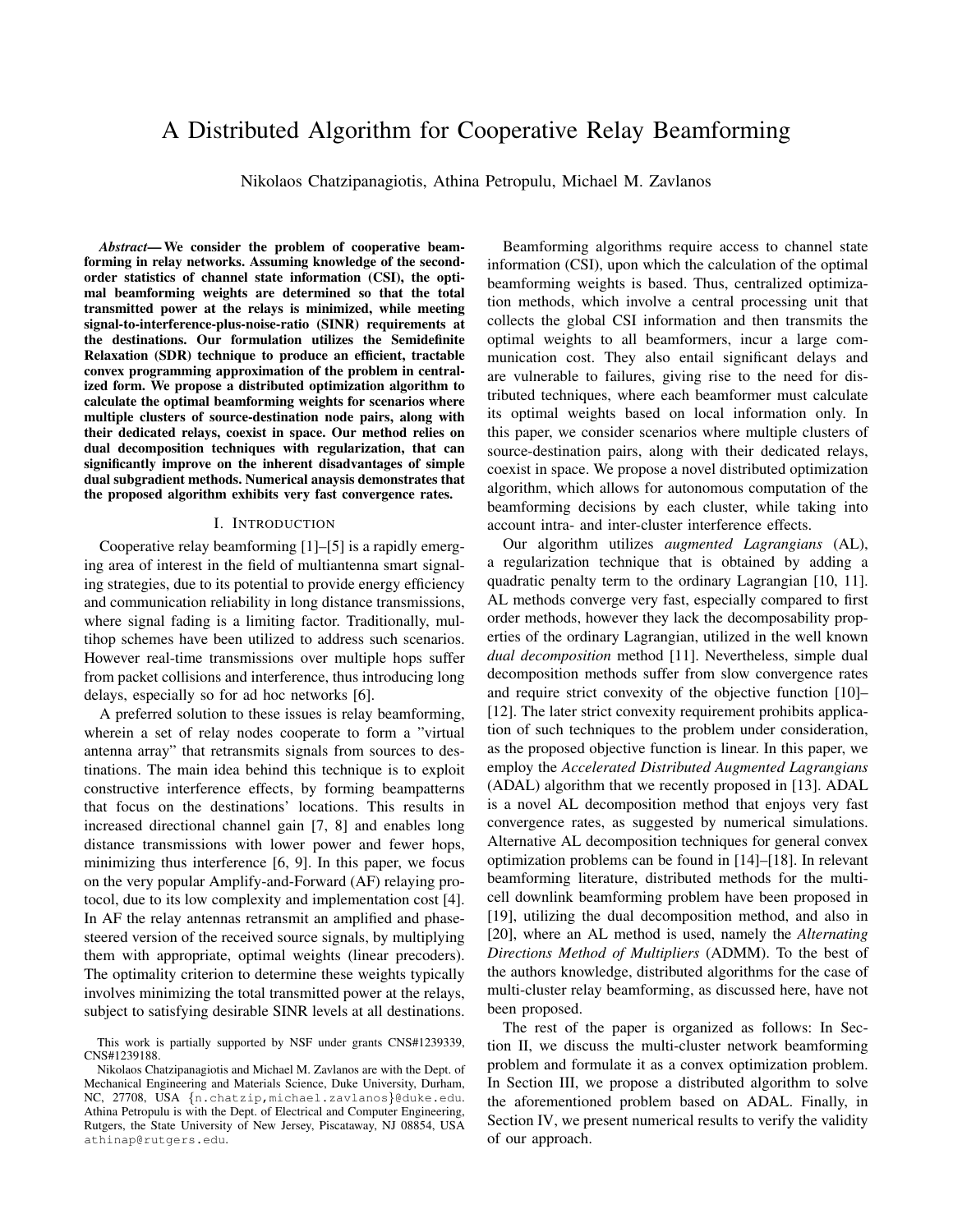

Fig. 1. A  $N = 2$  multi-cluster relay beamforming scenario, with  $M =$ 2 source-destination pairs (green and blue dots respectively) and  $L = 3$ dedicated relays (red dots) for each cluster.

# II. COOPERATIVE RELAY BEAMFORMING

Consider a scenario where a set  $\mathcal{N} = \{1, \ldots, N\}$  of clusters coexist in space, where each cluster  $C_n, \forall n \in \mathcal{N}$  is composed of a set  $\mathcal{M}_n = \{1, \ldots, M\}$  of, single antenna, source-destination pairs and a set  $\mathcal{L}_n = \{1, \ldots, L\}$  of dedicated relays. We denote the  $m$ -th user (destination) of the *n*-th cluster as  $U_{nm}$ ,  $\forall n \in \mathcal{N}, m \in \mathcal{M}_n$  the respective source as  $S_{nm}$  and the relays as  $R_{nl}$ ,  $\forall n \in \mathcal{N}, l \in \mathcal{L}_n$ . A simple case is depicted in Fig. 1. Note that we assume for simplicity of notation, and without loss of generality, that all clusters contain the same number of source destination pairs M and relays L. We consider cases where the direct communication links between source-destination pairs are of prohibitively low quality, i.e. the channel gains are negligible, such that utilization of the relays is justifiable. The received signal at every relay  $R_{nl}$  is given by

$$
x_{nl} = \sqrt{P_0} \sum_{j \in \mathcal{N}} \sum_{m \in \mathcal{M}_j} f_{jm,nl} s_{jm} + v_{nl},
$$

where  $\mathbb C$  denotes the complex line,  $P_0$  is the common transmit power of all sources and  $s_{nm} \in \mathbb{C}$  denotes the, normalized to unit power, information symbol transmitted by source  $S_{nm}$ . Also,  $v_{nl} \in \mathbb{C}$  is the noise at relay  $R_{nl}$ modeled as i.i.d. circularly symmetric, complex Gaussian random variable with unit variance, i.e.  $v_{nl} \sim \mathcal{CN}(0, 1)$  and  $f_{jm,nl}$  denotes the channel gain between source  $S_{jm}$  and relay  $R_{nl}$ . The received signal vector at all relays of cluster  $C_n$  is

$$
\mathbf{x}_n = \sum\nolimits_{j \in \mathcal{N}} \sqrt{P_0} \mathbf{F}_{jn} \mathbf{s}_j + \mathbf{v}_n,
$$

where  $s_j = [s_{j1}, ..., s_{jM}] \in \mathbb{C}^{M}$ ,  $\mathbf{x}_n = [x_{n1}, ..., x_{nL}]^T \in$  $\mathbb{C}^{L}$ ,  $\mathbf{v}_{n} = [v_{n1}, \dots, v_{nL}]^{T} \in \mathbb{C}^{L}$ . The matrix  $\mathbf{F}_{jn} \in \mathbb{C}^{L \times M}$ is defined as the channel state matrix containing the channels from all sources of  $C_j$  to all the relays of  $C_n$ , i.e.

$$
\mathbf{F}_{jn} = \begin{bmatrix} f_{j1,n1} & \cdots & f_{jM,n1} \\ \vdots & \ddots & \vdots \\ f_{j1,nL} & \cdots & f_{jM,nL} \end{bmatrix} = \begin{bmatrix} \mathbf{f}_{j1,n} & \cdots & \mathbf{f}_{jM,n} \end{bmatrix},
$$

where  $\mathbf{f}_{jm,n} = [f_{jm,n1}, \dots, f_{jm,nL}]^T \in \mathbb{C}^L$  denotes the channel gain vector from source  $S_{jm}$  to all relays of cluster  $C_n$ . During the second communication stage the relays of cluster  $C_n$  retransmit, in an AF fashion, a linear transformation of  $x_n$ , i.e.

$$
\mathbf{t}_n = \mathbf{W}_n \mathbf{x}_n = \sqrt{P_0} \mathbf{W}_n \left( \sum\nolimits_{j \in \mathcal{N}} \mathbf{F}_{jn} \mathbf{s}_j \right) + \mathbf{W}_n \mathbf{v}_n,
$$

where  $t_n \in \mathbb{C}^L$  denotes the forwarded signal vector and  $\mathbf{W}_n \in \mathbb{C}^{L \times L}$  is the corresponding beamforming matrix. In this paper, we consider the case where every relay node carries a single antenna, which translates into the beamforming matrix being diagonal, i.e.  $\mathbf{W}_n = \text{diag}\{w_{n1}, \dots, w_{nL}\} \in$  $\mathbb{C}^{L\times L}$  , where  $w_{nl}$  denotes the complex weight with which relay  $R_{nl}$  multiplies its received signal. These beamforming decisions of the relays of each cluster must also take into account interference effects at the intended users caused by the other clusters' operation. Then, the received signal vectors  $y_n \in \mathbb{C}^M$  at all users of each cluster  $C_n$  will be

$$
\mathbf{y}_n = \sum_{j \in \mathcal{N}} \left( \sqrt{P_0} \mathbf{G}_{jn} \mathbf{W}_j \left( \sum_{i \in \mathcal{N}} \mathbf{F}_{ij} \mathbf{s}_i \right) + \mathbf{G}_{jn} \mathbf{W}_j \mathbf{v}_j \right) + \mathbf{z}_n,
$$

where  $\mathbf{z}_n = [z_{n1}, \dots, z_{nM}]^T \in \mathbb{C}^M$  denotes the vector of i.i.d random noise components  $z_{nm}$  ~  $CN(0, 1)$  at user  $U_{nm}$ . The matrix  $G_{jn} \in \mathbb{C}^{M \times L}$  is defined as the channel state matrix containing the channels from all relays of  $C_j$  to all the users of  $C_n$ , i.e.

$$
\mathbf{G}_{jn} = \begin{bmatrix} g_{j1,n1} & \cdots & g_{jL,n1} \\ \vdots & \ddots & \vdots \\ g_{j1,nM} & \cdots & g_{jL,nM} \end{bmatrix} = \begin{bmatrix} \mathbf{g}_{j,n1}^T & \cdots & \mathbf{g}_{j,nM}^T \end{bmatrix}^T
$$

with  $\mathbf{g}_{j,nm} = [g_{j1,nm}, \dots, g_{jL,nm}]^T \in \mathbb{C}^L$  denoting the channel gain column vector from all relays of  $C_j$  to  $U_{nm}$ . More specifically, the received signal at user  $U_{nm}$  is comprised of

$$
y_{nm} = \sum_{j \in \mathcal{N}} \mathbf{g}_{j,nm}^T \mathbf{t}_j + z_{nm}
$$
  
\n
$$
= \sqrt{P_0} \mathbf{g}_{n,nm}^T \mathbf{W}_n \mathbf{f}_{nm,n} s_{nm} + z_{nm}
$$
  
\nIntra-Cluster Interference from same cluster's sources other than  $S_{nm}$   
\n+  $\mathbf{g}_{n,nm}^T \mathbf{W}_n \Big( \sum_{i \in \mathcal{M}_n}^{i \neq m} \sqrt{P_0} \mathbf{f}_{ni,n} s_{ni} + \mathbf{v}_n \Big)$   
\nIntra-Cluster Interference from other clusters' sources  
\n+  $\mathbf{g}_{n,nm}^T \mathbf{W}_n \Big( \sum_{j \in \mathcal{N}}^{j \neq n} \sqrt{P_0} \mathbf{F}_{jn} s_j \Big)$   
\nInter-Cluster Interference  
\n+  $\sum_{j \in \mathcal{N}}^{j \neq n} \mathbf{g}_{j,nm}^T \mathbf{W}_j \Big( \sum_{i \in \mathcal{N}} \sqrt{P_0} \mathbf{F}_{ij} s_i + \mathbf{v}_j \Big)$ 

Subsequently, the SINR of user  $U_{nm}$  is given by

$$
\begin{split} &\text{SINR}_{nm} = \mathbb{E}\bigg(P_0|\mathbf{g}_{n,nm}^T \mathbf{W}_n \mathbf{f}_{nm,n} s_{nm}|^2\bigg) / \\ &\mathbb{E}\bigg(P_0 \sum_{i \in \mathcal{M}_n}^{\substack{i \neq m}} |\mathbf{g}_{n,nm}^T \mathbf{W}_n \mathbf{f}_{ni,n} s_{ni}|^2 + \sum_{j \in \mathcal{N}} |\mathbf{g}_{j,nm}^T \mathbf{W}_j \mathbf{v}_j|^2 \\ &+ P_0 \sum_{j \in \mathcal{N}}^{\substack{j \neq n}} \sum_{k \in \mathcal{M}_j} |\mathbf{g}_{n,nm}^T \mathbf{W}_n \mathbf{f}_{jk,n} s_{jk}|^2 \\ &+ P_0 \sum_{j \in \mathcal{N}}^{\substack{j \neq n}} \sum_{i \in \mathcal{N}} \sum_{k \in \mathcal{M}_i} |\mathbf{g}_{j,nm}^T \mathbf{W}_j \mathbf{f}_{ik,j} s_{ik}|^2 + |z_{nm}|^2\bigg) \end{split}
$$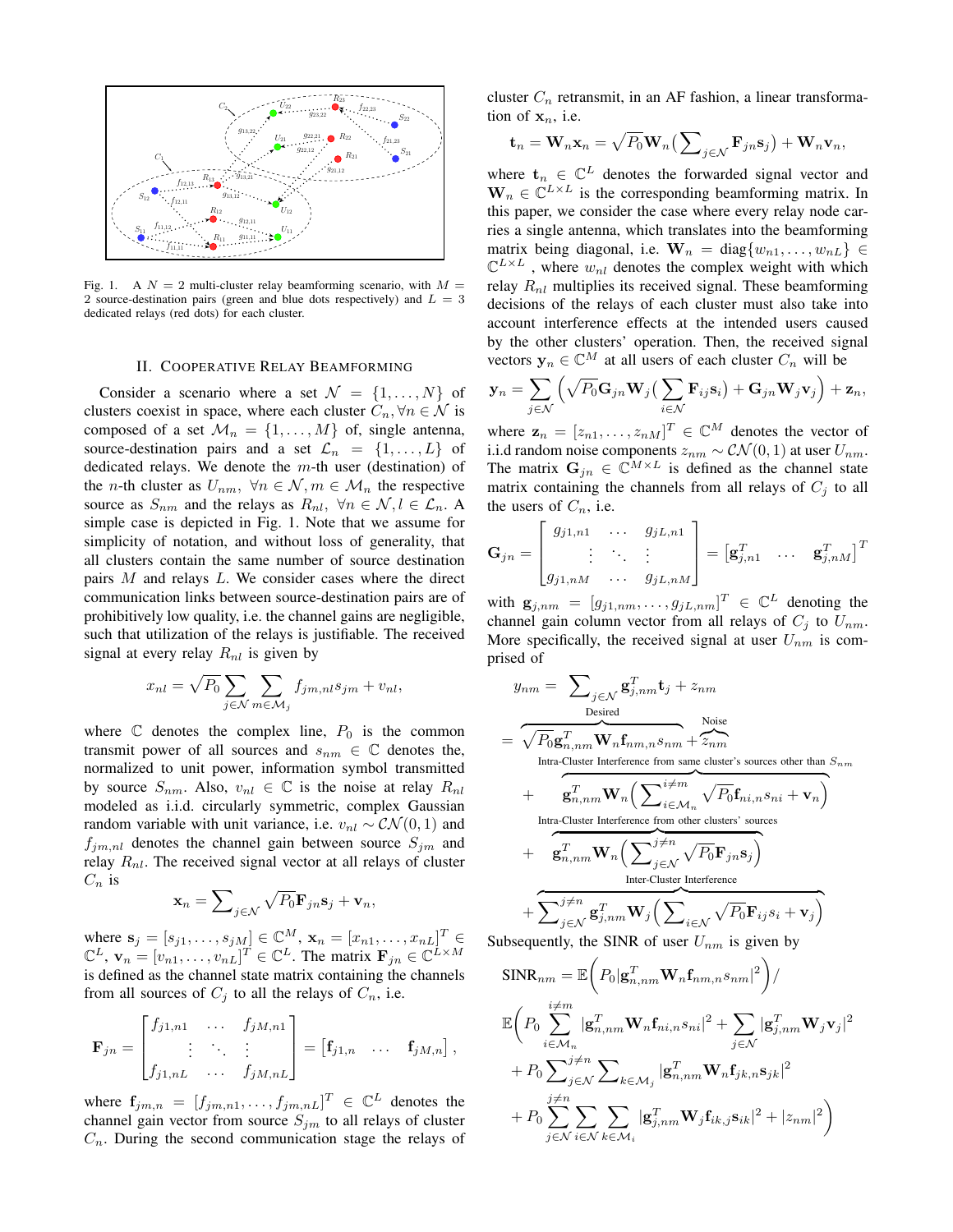with  $\mathbb{E}(\cdot)$  denoting expectation with respect to time. As already mentioned, a reasonable optimality criterion, according to which we calculate the optimal beamforming weights, involves minimizing the total transmitted power at the relays, subject to satisfying user-specific SINR lower bounds  $\gamma_{nm} > 0$ . Thus, the multi-cluster beamforming problem entails finding  $\mathbf{W}_n$  that solve the optimization problem

$$
\min_{\{\mathbf{W}_n\}_n \in \mathcal{N}} \sum_{n \in \mathcal{N}} P_T^n(\mathbf{W}_n)
$$
\ns.t. 
$$
\text{SINR}_{nm}(\mathbf{W}_n) \geq \gamma_{nm}, \ \forall n \in \mathcal{N}, \ m \in \mathcal{M}_n
$$

where the average, total transmited power at the relays of cluster  $C_n$  is calculated as  $P_T^n = \mathbb{E}\{\|\mathbf{t}_n\|_F^2\} =$  $\sum_{j \in \mathcal{N}} \text{Tr} \bigl( P_0 \mathbf{W}_n \mathbb{E} \{\mathbf{F}_{jn} \mathbf{F}_{jn}^\mathcal{H} \} \mathbf{W}_n^\mathcal{H} \bigr)$  $+\qquad\mathrm{Tr}\big(\mathbf{W_n}\mathbf{W_n^{\mathcal{H}}}\big),$ with  $\|\cdot\|_F$  denoting the Frobenius norm. In this paper, we assume that every relay node carries a single antenna, which translates to every  $W_n$  being a diagonal matrix. This enables us to express the total transmit power of  $C_n$  as  $P_T^n = \mathbf{w}_n^H \mathbf{R}_T^n \mathbf{w}_n$ , where  $\mathbf{w}_n = \begin{bmatrix} w_{n1}, \dots, w_{nL} \end{bmatrix}^T \in \mathbb{C}^L$  is a column vector containing all the diagonal elements of  $W_n$ , and  $\mathbb{R}^n_T = I_L +$  $P_0 \sum_{j \in \mathcal{N}} \sum_{m \in \mathcal{M}_j} \text{diag} \big\{ \mathbb{E} \{ |f_{jm,n1}|^2 \}, \dots, \mathbb{E} \{ |f_{jm,nL}|^2 \} \big\},$ with  $I_L$  denoting the identity matrix of size L. Additionally, we define  $\forall n \in \mathcal{N}, m \in \mathcal{M}_n$  the desired signal matrices  $\qquad \qquad \text{as} \quad \mathbf{R}^{nm}_{S} \quad = \quad \mathbb{E}\{ (\mathbf{f}_{nm,n}^T \; \odot \; \mathbf{g}_{n,nm}^T)^{\mathcal{H}} (\mathbf{f}_{nm,n}^T \; \odot \; \mathbf{g}_{n,nm}^T) \},$ where  $\odot$  denotes the Hadamard (entrywise) product. The intra-cluster interference matrices are  $\mathbf{R}_{I}^{nm}$ P e intra-cluster interference matrices are  $\mathbf{R}_I^{nm} = \frac{i \neq m}{i \in \mathcal{M}_n} \mathbb{E}\{(\mathbf{f}_{ni,n}^T \ \odot \ \mathbf{g}_{n,nm}^T)^{\mathcal{H}}(\mathbf{f}_{ni,n}^T \ \odot \ \mathbf{g}_{n,nm}^T)\}$  +  $\sum_{j\in\mathcal{N}}\sum_{k\in\mathcal{M}_j}\mathbb{E}\{(\mathbf{f}_{jk,n}^T \quad \odot \quad \mathbf{g}_{n,nm}^T)^{\mathcal{H}}(\mathbf{f}_{jk,n}^T \quad \odot \quad \mathbf{g}_{n,nm}^T)\}.$ The inter-cluster interference matrices  $\forall j \in \mathcal{N}\backslash\{n\}$  are  $\mathbf{R}_{IC}^{j,nm}=\sum_{i\in\mathcal{N}}\sum_{k\in\mathcal{M}_i}\mathbb{E}\{(\mathbf{f}_{ik,j}^T\odot\mathbf{g}_{j,nm}^T)^{\mathcal{H}}(\mathbf{f}_{ik,j}^T\odot\mathbf{g}_{j,nm}^T)\}$ and, finally, the noise matrices are  $\tilde{\mathbf{R}}_v^{j,nm'}$  = diag $\{\mathbb{E}\{|g_{j1,nm}|^2\},\ldots,\mathbb{E}\{|g_{jL,nm}|^2\}\}\.$  Using this notation, the  $SINR_{nm}$  is expressed as

$$
\begin{aligned} \text{SINR}_{nm} &= \Big( P_0 \mathbf{w}_n^{\mathcal{H}} \mathbf{R}_S^{nm} \mathbf{w}_n \Big) / \Big( P_0 \mathbf{w}_n^{\mathcal{H}} \mathbf{R}_I^{nm} \mathbf{w}_n + \\ + P_0 \sum_{j \in \mathcal{N}} \mathbf{w}_j^{\mathcal{H}} \mathbf{R}_{IC}^{j,nm} \mathbf{w}_j^{\mathcal{H}} + \sum_{i \in \mathcal{N}} \mathbf{w}_i^{\mathcal{H}} \mathbf{R}_v^{i,nm} \mathbf{w}_i + 1 \Big) \end{aligned}
$$

Then, problem (1) can be equivalently written as

$$
\min_{\{\mathbf{w}_n\}, n \in \mathcal{N}} \quad \sum_{n \in \mathcal{N}} \mathbf{w}_n^{\mathcal{H}} R_T^n \mathbf{w}_n
$$
\n
$$
\text{s.t.} \quad \mathbf{w}_n^{\mathcal{H}} \mathbf{Q}^{nnm} \mathbf{w}_n + \sum_{j \in \mathcal{N}} j \neq n \mathbf{w}_j^{\mathcal{H}} \mathbf{Q}^{jnm} \mathbf{w}_j \ge 1,
$$
\n
$$
\forall n \in \mathcal{N}, \ m \in \mathcal{M}_n,
$$
\n(2)

where we have further defined the matrices  $\mathbf{Q}^{nnm}$  $\frac{P_0}{\gamma_{nm}}{\bf R}_S^{nm}-P_0{\bf R}_I^{nm}-{\bf R}_v^{n,nm}$  and  ${\bf Q}^{jnm}=-P_0{\bf R}_{IC}^{j,nm}$  –  $\mathbf{R}_{v}^{j,nm}$ . The matrices  $\mathbf{Q}^{ijk}$  are Hermitian, as the sums of Hermitian matrices, and will be, in general, indefinite. This means that the optimization problem (2) belongs in the class of nonconvex Quadratically Constrained Quadratic Programming (QCQP) problems, which are NP-hard to solve. Nevertheless, by defining the variable  $X_n \triangleq w_n w_n^{\mathcal{H}}$  [21]

we can express (2) in the equivalent form:

$$
\min_{\{\mathbf{X}_n\}, n \in \mathcal{N}} \sum_{n \in \mathcal{N}} \text{Tr}(\mathbf{X}_n \mathbf{R}_T^n) \tag{3}
$$
\n
$$
\text{s.t.} \quad \text{Tr}(\mathbf{X}_n \mathbf{Q}^{nnm}) + \sum_{j \in \mathcal{N}} j \neq n \text{Tr}(\mathbf{X}_j \mathbf{Q}^{jnm}) \ge 1,
$$
\n
$$
\mathbf{X}_n \in \mathbb{S}_+^L, \quad \forall n \in \mathcal{N}, \ m \in \mathcal{M}_n,
$$
\n
$$
\text{rank}(\mathbf{X}_n) = 1, \quad \forall n \in \mathcal{N}
$$

where  $X_n \in \mathbb{S}_+^L$  imposes the (convex) constraint that matrix  $X_n$  belongs to the cone of symmetric, positive semidefinite matrices of dimension  $L$ . Problem  $(3)$  is equivalent to  $(2)$  and still nonconvex because of the nonconvex rank constraint. Utilizing the so-called *Semidefinite Relaxation* (SDR) technique [21], we can drop the rank constraints (thus enlarging the feasible set) in (3) and solve:

$$
\min_{\{\mathbf{X}_n\}, n \in \mathcal{N}} \quad \sum_{n \in \mathcal{N}} \text{Tr}(\mathbf{X}_n \mathbf{R}_T^n) \tag{4}
$$
\n
$$
\text{s.t.} \quad \text{Tr}(\mathbf{X}_n \mathbf{Q}^{nnm}) + \sum_{j \in \mathcal{N}} \text{Tr}(\mathbf{X}_j \mathbf{Q}^{jnm}) \ge 1,
$$
\n
$$
\mathbf{X}_n \in \mathbb{S}_+^L, \quad \forall n \in \mathcal{N}, \ m \in \mathcal{M}_n,
$$

at the cost of obtaining, possibly, suboptimal solutions. The advantage of (4) is that it is a semidefinite programming problem and can be efficiently solved by interior point methods. Due to the relaxation, the optimizer  $\mathbf{X}_n^*$  of (4) will not be rank one in general. If it is, then it will be the optimal solution to the original problem (3). If not, randomization techniques [22] can be employed to obtain a rank one matrix.

Remark 1 *Observe that, similar to [2]–[5], we assume knowledge of the second order statistics of CSI, which in a practical setting can be obtained based on past observations. Also, we define the SINR as the ratio of the expected values, which is different than the expected value of the ratio. This definition is frequently used in communications textbooks, e.g. [23] and in published works related to the problem considered here [2]–[5]. A scenario with perfect channel knowledge would express the constraints with respect to instantaneous SINRs, however this consideration lacks in terms of practical applicability.*

#### III. DISTRIBUTED OPTIMIZATION

Dual subgradient methods that exploit the separability of the ordinary Lagrangian are simple and attractive, however, they are not suitable for the problem under consideration, since they require strict convexity of the objective function and also suffer from very slow convergence rates. This motivates alternative methods that take advantage of regularization techniques, such as the *augmented Lagrangian Method* (ALM) [10, 11], which we briefly present in what follows.

As our distributed version of ALM is developed for affine equality constraints, we define auxilliary variables  $\zeta_{njm}, \forall n, j \in \mathcal{N}, m \in \mathcal{M}_n$  that express the amount of 'influence' (meaning either the desired signal power or interference) exerted by all the relays of cluster  $C_n$  on user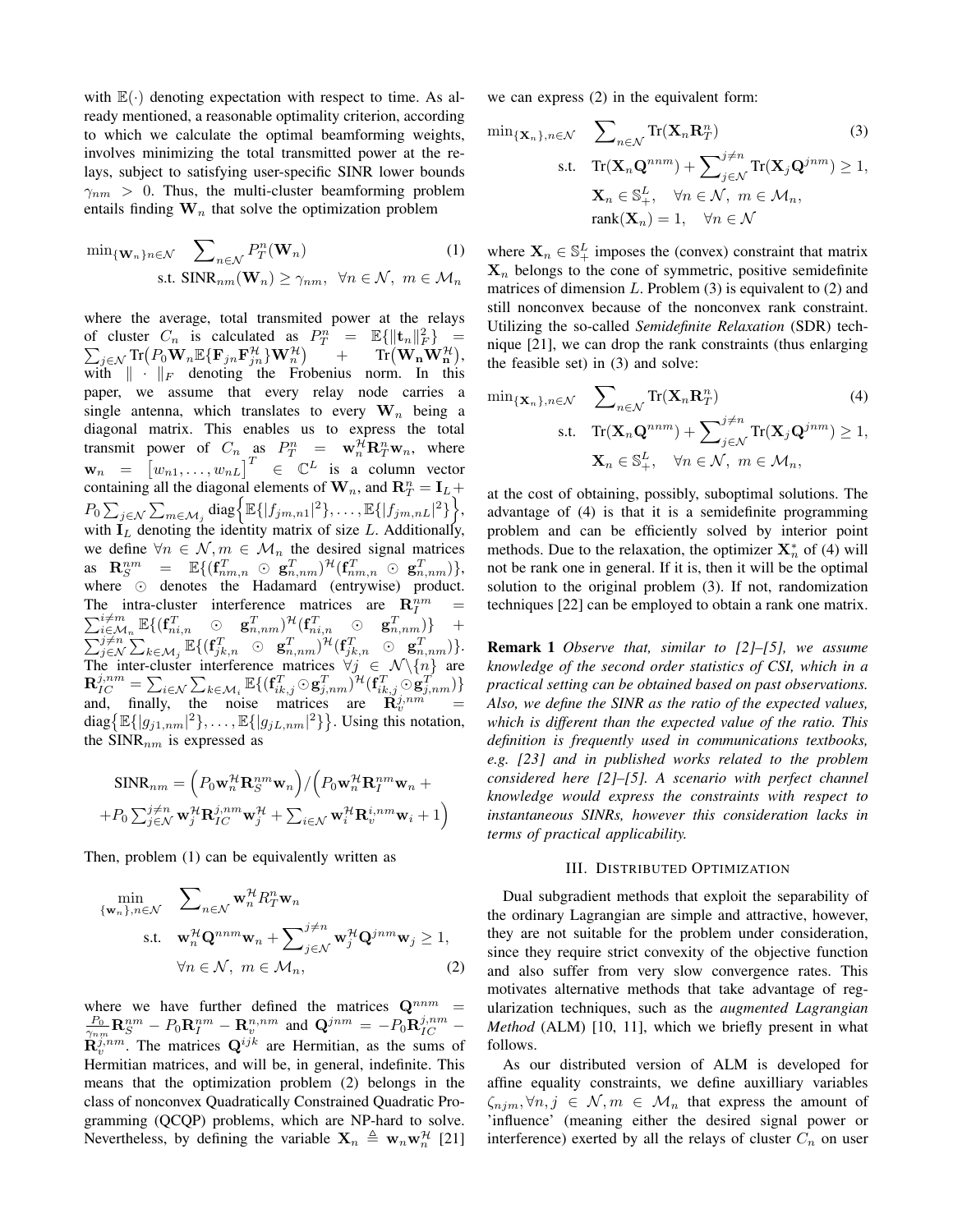#### Algorithm 1 Augmented Lagrangian Method

- **Require:** Set iteration counter  $k = 1$  and define initial Lagrange multipliers  $\lambda^1$ .
- 1: For fixed Lagrange multipliers  $\lambda^k$ , find primal variables  $\mathbf{X}_n^k, \boldsymbol{\zeta}_n^k$  that solve the problem:

$$
\left\{ \mathbf{X}^{k}, \boldsymbol{\zeta}^{k} \right\} = \arg \min_{\mathbf{X}, \boldsymbol{\zeta}} \Lambda(\mathbf{X}, \boldsymbol{\zeta}, \boldsymbol{\lambda}^{k}) \tag{8}
$$
  
s.t.  $\mathbf{X}_{n} \in \mathbb{S}_{+}^{L}, \ \boldsymbol{\zeta}_{n} \in Z_{n}, \ \ \forall \ n \in \mathcal{N}$ 

2: If the constraints  $\sum_{n \in \mathcal{N}} \zeta_n^k = 0$  are satisfied, then stop (optimal solution found). Otherwise, set :

$$
\boldsymbol{\lambda}^{k+1} = \boldsymbol{\lambda}^k + \rho \sum\nolimits_{n \in \mathcal{N}} \boldsymbol{\zeta}_n^k \tag{9}
$$

increase  $k$  by one and return to Step 1.

 $U_{im}$ , i.e.

$$
\zeta_{nnm} = \text{Tr}(\mathbf{X}_n \mathbf{Q}^{nnm}) - 1, \quad \forall m \in \mathcal{M}_n
$$
  
\n
$$
\zeta_{njm} = \text{Tr}(\mathbf{X}_n \mathbf{Q}^{njm}), \qquad \forall j \in \mathcal{N} \setminus \{n\}, \ m \in \mathcal{M}_j
$$

Furthermore, define the vector  $\boldsymbol{\zeta}_n = [\zeta_{n11}, \dots, \zeta_{nNM}]^T \in$  $\mathbb{R}^{NM}$  stacking all the 'influences' of  $C_n$ . Now, note that the inequality constraints in (4) must be active at the optimal solution (satisfied as equalities), because if they were not we would be able to decrease the magnitudes of  $X_n$  further, thus invalidating the optimality assumption. Then, problem (4) can be equivalently written as

$$
\min_{\{\mathbf{X}_n\}, n \in \mathcal{N}} \sum_{n \in \mathcal{N}} \text{Tr}(\mathbf{X}_n \mathbf{R}_T^n)
$$
(6)  
s.t. 
$$
\sum_{n \in \mathcal{N}} \zeta_n = \mathbf{0}
$$

$$
\zeta_{nm} = \text{Tr}(\mathbf{X}_n \mathbf{Q}^{nmm}) - 1, \quad \forall n \in \mathcal{N} \text{ } m \in \mathcal{M}_n
$$

$$
\zeta_{njm} = \text{Tr}(\mathbf{X}_n \mathbf{Q}^{njm}), \forall n \in \mathcal{N}, j \in \mathcal{N} \setminus \{n\}, m \in \mathcal{M}_j
$$

$$
\mathbf{X}_n \in \mathbb{S}_+^L, \quad \forall n \in \mathcal{N}
$$

where  $\bf{0}$  is the zero vector of dimension  $NM$ . The augmented Lagrangian associated with (6) is

Ordinary Lagrangian  
\n
$$
\Lambda(\mathbf{X}, \zeta, \lambda) = \sum_{n \in \mathcal{N}} \text{Tr}(\mathbf{X}_n \mathbf{R}_T^n) + \lambda^T \sum_{n \in \mathcal{N}} \zeta_n
$$
\n
$$
+ \frac{\rho}{2} || \sum_{n \in \mathcal{N}} \zeta_n ||_2^2
$$
\n(7)

where  $\boldsymbol{\lambda} = [\lambda_{11}, \dots, \lambda_{NM}]^T \in \mathbb{R}^{NM}$  is the vector of Lagrange multipliers (dual variables),  $X = \{X_1, \ldots, X_N\}$ and  $\boldsymbol{\zeta} = {\zeta_1, \ldots, \zeta_N}$  denote the collection of all primal and auxiliary variables respectively and  $\rho \in \mathbb{R}_+$  is a properly defined penalty coefficient. Note that we include only the constraint  $\sum_{n \in \mathcal{N}} \zeta_n = 0$  in (7), because the rest of the constraints are local at each cluster  $C_n$  and, hence, are not included in the AL. In what follows, for simplicity of notation, we collectively denote the set of points satisfying the local constraints of each cluster  $C_n$  as

$$
Z_n = \{ \zeta_n \in \mathbb{R}^{NM} | \zeta_{nnm} = \text{Tr}(\mathbf{X}_n \mathbf{Q}^{nnm}) - 1, \ \forall m \in \mathcal{M}_n, \\ \zeta_{njm} = \text{Tr}(\mathbf{X}_n \mathbf{Q}^{njm}), \ \forall j \in \mathcal{N} \setminus \{n\}, m \in \mathcal{M}_j \}
$$

#### Algorithm 2 Accelerated Distributed AL (ADAL)

**Require:** Set  $k = 1$  and define initial Lagrange multipliers  $\lambda^1$  and primal variables  $\tilde{\zeta}_n^1$ n .

1: For fixed  $\lambda^k$ ,  $\tilde{\zeta}_n^k$  $\int_{n}^{\infty}$  calculate for all clusters  $C_n, n \in \mathcal{N}$ the  $\hat{\boldsymbol{\zeta}}_n^k$  $\sum_{n=1}^{\infty}$  as the solution of

$$
\arg\min_{\mathbf{X}_n,\zeta_n} \quad \Lambda_n(\mathbf{X}_n,\zeta_n,\{\tilde{\zeta}_j^k\}_{j\in\mathcal{C}_n},\boldsymbol{\lambda}^k)
$$
\ns.t.

\n
$$
\mathbf{X}_n \in \mathbb{S}_+^L, \ \zeta_n \in Z_n
$$
\n(10)

2: If  $\sum_{n\in\mathcal{N}}\tilde{\zeta}_n^k=0$ , then stop (optimal solution found). Otherwise, for  $n \in \mathcal{N}$  set

$$
\tilde{\zeta}_n^{k+1} = \tilde{\zeta}_n^k + \tau (\hat{\zeta}_n^k - \tilde{\zeta}_n^k)
$$
 (11)

and communicate  $\zeta_n^{k+1}$  $n^{n+1}$  to every  $C_j \in \mathcal{C}_n$ . 3: For every  $n \in \mathcal{N}$  and every  $m \in \mathcal{M}_n$  set

$$
\lambda_{nm}^{k+1} = \lambda_{nm}^k + \tau \rho \sum_{j \in \mathcal{I}_{nm}} \tilde{\zeta}_{jnm}^{k+1}
$$
 (12)

communicate  $\lambda_{nm}^{k+1}$  to every  $C_j \in \mathcal{I}_{nm}$ , increase k by 1 and go to Step 1.

Alg. 1 summarizes the centralized version of the augmented Lagrangian method applied on our problem for reference. For a more detailed discussion see [10, 11].

## *A. Accelerated Distributed Augmented Lagrangians*

The ALM is an excellent general purpose method, however (7) is not separable, due to the quadratic penalty term and the underlying inner products  $\langle \zeta_i, \zeta_j \rangle$  that form, when this term is expanded. Thus, in order to obtain a distributed method, we use the *Accelerated Distributed Augmented Lagrangians* (ADAL) algorithm that we have recently proposed in [13]. Implementation of ADAL involves defining *local* AL for every cluster  $C_n$ 

$$
\Lambda_n(\mathbf{X}_n, \boldsymbol{\zeta}_n, \{\tilde{\boldsymbol{\zeta}}_j\}_{j \in \mathcal{N}}^{j \neq n}, \boldsymbol{\lambda}) = \text{Tr}(\mathbf{X}_n \mathbf{R}_T^n) + \boldsymbol{\lambda}^T \boldsymbol{\zeta}_n + \frac{\rho}{2} \|\boldsymbol{\zeta}_n + \sum_{j \in \mathcal{N}}^{j \neq n} \tilde{\boldsymbol{\zeta}}_j\|_2^2
$$

where we introduce  $\tilde{\zeta}_j$ , denoting the primal variables that are controlled by  $C_j$  but communicated to  $C_n$  for optimization of its local Lagrangian  $\Lambda_n$ . With respect to  $C_n$ , these are considered fixed parameters. At each iteration  $k$  of ADAL, each cluster  $C_n$  minimizes its local augmented Lagrangian

$$
\hat{\boldsymbol{\zeta}}_n^k = \operatorname{argmin}_{\{\mathbf{X}_n \in \mathbb{S}_+^L, \boldsymbol{\zeta}_n \in Z_n\}} \Lambda_n(\mathbf{X}_n, \boldsymbol{\zeta}_n, \{\tilde{\boldsymbol{\zeta}}_j^k\}_{j \in \mathcal{N}}^{j \neq n}, \boldsymbol{\lambda}^k)
$$
\n(13)

A key observation here is that each cluster  $C_n$  does not actually need global information to calculate (13). Although it appears to require access to all  $\tilde{\zeta}_j$ ,  $\forall j \in \mathcal{N} \backslash \{n\}$ , one can readily observe that

$$
\|\zeta_n + \sum_{j \in \mathcal{N}}^{j \neq n} \tilde{\zeta}_j\|_2^2 = \sum_{i \in \mathcal{N}} \sum_{m \in \mathcal{M}_i} \left( \zeta_{nim} + \sum_{j \in \mathcal{N}}^{j \neq n} \tilde{\zeta}_{jim} \right)^2 \quad (14)
$$

where we recall that  $\zeta_{jim}$  denotes the 'influence' that  $C_j$  exerts on user  $U_{im}$ . In practical applications, each  $C_n$  will exert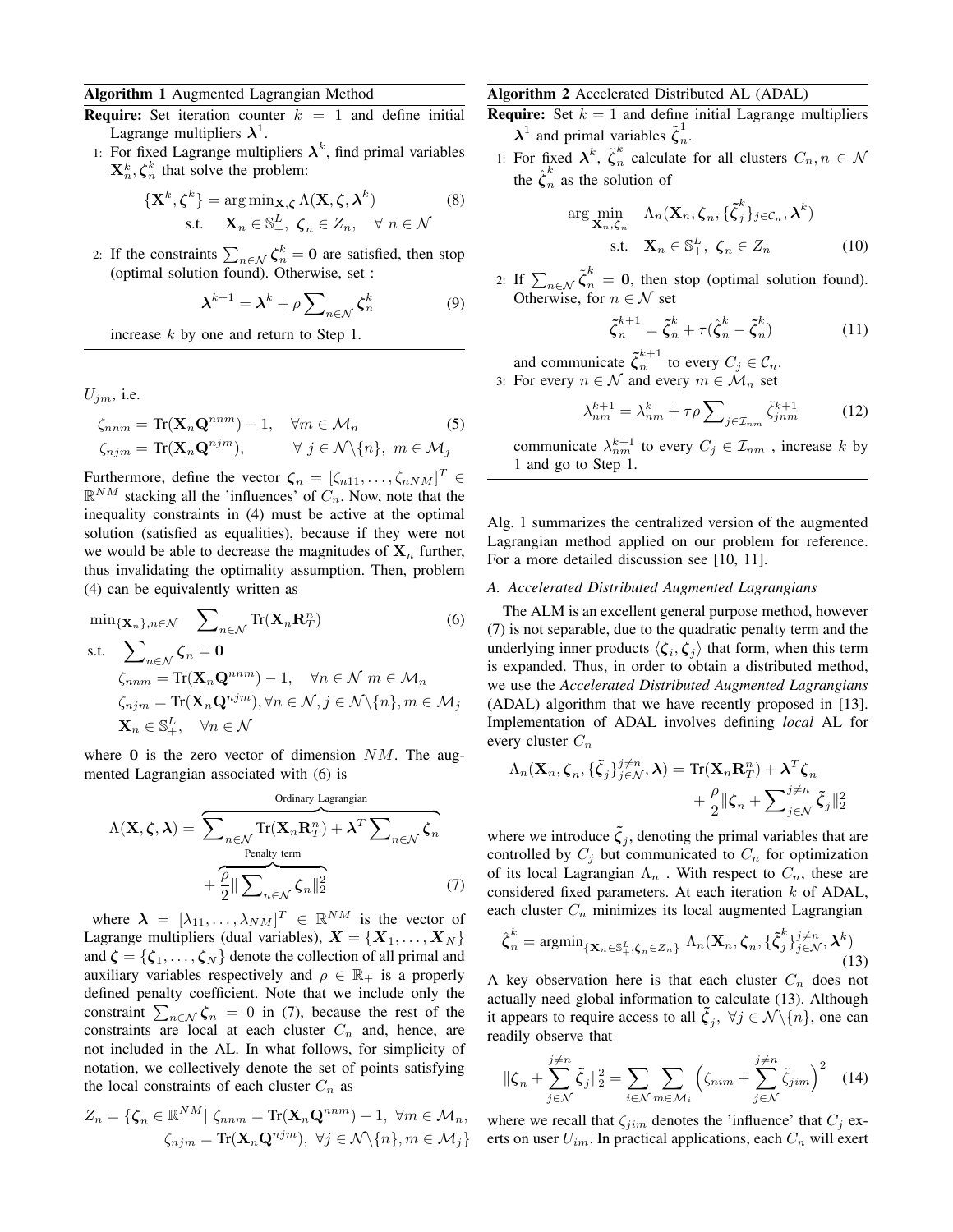non-negligible interference (above a specified threshold) on a subset  $\mathcal{B}_n \subseteq \{U_{11}, \ldots, U_{NM}\}\$  of the set of active users and, consequently, we can set to 0 all  $\zeta_{nim}$ ,  $\forall U_{im} \notin \mathcal{B}_n$ . Correspondingly, the summation terms in (14) for users  $U_{im} \notin \mathcal{B}_n$  that do not experience interference from the operation of  $C_n$  are just constant terms in the optimization step (10) and can be neglected. In other words, each  $C_n$ only needs information from those clusters that exert nonnegligible 'influence' on the users belonging in  $\mathcal{B}_n$ , i.e.  $C_j \in \mathcal{C}_n$  if and only if  $\mathcal{B}_j \cap \mathcal{B}_n \neq \emptyset$ , where we define  $\mathcal{C}_n \subseteq$  $N$  as the set of clusters that constitute the communication neighborhood of cluster  $C_n$ .

After calculating  $\hat{\zeta}_n^k$  $\sum_{n=1}^{\infty}$  according to (13), each cluster  $C_n$ ,  $\forall n \in \mathcal{N}$  updates its estimates  $\tilde{\zeta}_n$  (that will be communicated to its neighbors  $C_j \in \mathcal{C}_n$ ) according to

$$
\tilde{\boldsymbol{\zeta}}_n^{k+1} = \tilde{\boldsymbol{\zeta}}_n^k + \tau(\hat{\boldsymbol{\zeta}}_n^k - \tilde{\boldsymbol{\zeta}}_n^k)
$$

where  $\tau$  is a stepsize, the determination of which is critical to the convergence properties of the method, as will be explained later on. Subsequently, the dual update is performed according to

$$
\boldsymbol{\lambda}^{k+1} = \boldsymbol{\lambda}^k + \tau \rho \sum\nolimits_{n \in \mathcal{N}} \tilde{\boldsymbol{\zeta}}_n^{k+1}
$$

The dual updates are distributed by structure. The Lagrange multiplier  $\lambda_{nm}$ , corresponding to the SINR constraint of user  $U_{nm}$ , must be updated, at iteration k, according to  $\lambda_{nm}^{k+1} = \lambda_{nm}^k + \tau \rho \sum_{j \in \mathcal{N}} \zeta_{jnm}^{k+1}$ . This summation needs to include influences only from those clusters that exert nonnegligible influence on  $U_{nm}$ , i.e. the set  $\mathcal{I}_{nm} = \{C_j : U_{nm} \in$  $\mathcal{B}_i, \forall j \in \mathcal{N}$ . The ADAL algorithm applied on the multicluster relay beamforming problem is summarized in Alg. 2.

Each SINR constraint for  $U_{nm}, \forall n \in \mathcal{N}, m \in \mathcal{M}_n$ contains variables from all clusters  $C_j \in \mathcal{I}_{nm}$ , which does not neccessarily mean that these clusters are within range to exchange messages with each other, as is required by the aforementioned analysis. This fact affects both the communication pattern needed to ensure that every  $C_j$  obtains the necessary data for its penalty term in (10) and the dual update procedure in (12). A practical solution would be to let the users perform the update of the corresponding dual variables and also act as message relays in the message exchange phase between coupled clusters.

According to the convergence analysis in [13], the stepsize  $\tau$  must be determined according to  $\tau \approx \frac{2}{\max_{nm} |\mathcal{I}_{nm}|},$ where  $|\cdot|$  denotes the cardinality of a set. However here, the terms  $|\mathcal{I}_{nm}|$  are not static and predetermined, since they are obviously influenced by the beamforming choices of the clusters, which in turn are dynamically changing throughout the iterative evolution of ADAL. A practical, heuristic solution for this would be to start the distributed algorithm with a rather conservative choice of  $\tau$  and then slowly, as the iterations progress and the choices 'stabilize', change  $\tau$  by monitoring the value of  $\max_{nm} |\mathcal{I}_{nm}|$ . More attractively, if we have some reasonable knowledge of the



Fig. 2. Spatial configuration of a multi-cluster relay beamforming scenario with 5 clusters. The blue, green and red circles denote sources, destinations and relays, respectively.

expected interference patterns in a given setup, we could define  $\tau$  accordingly.

## IV. NUMERICAL ANALYSIS

In this section we illustrate the effectiveness of the proposed distributed algorithm under various settings. We follow a channel model encompassing large scale fading effects due to path loss and small scale fading. Specifically, we define the channel between two nodes  $k, l$  as  $h_{kl} = \alpha_{kl} c_{kl} e^{j(2\pi/\lambda) d_{kl}}$ , where  $\alpha_{kl}$  captures multipath fading,  $c_{kl}e^{j(2\pi/\lambda)d_{kl}}$  captures path loss,  $\lambda$  denotes the wavelength of carrier waves and  $d_{kl}$ denotes the Euclidean distance between nodes  $k$  and  $l$ . The path loss coefficient is a function of distance between the nodes given by  $c_{kl} = d_{kl}^{-\mu/2}$ , where  $\mu = 3.4$  is the path loss exponent and represents the power fall-off rate. We do not include large-scale shadowing effects for simplicity, however the extension is possible. Also, we assume Rayleigh fading such that the gains  $\alpha_{kl} \sim \mathcal{CN}(0, 1)$ . Correspondingly, for the purpose of simulations we construct the various channel matrices of the general form  $\mathbf{R}_{kl} = \mathbb{E}[\mathbf{h}_{kl}(t)\mathbf{h}_{kl}^{\mathcal{H}}(t)] \in \mathbb{C}^{N_T \times N_T}$ by generating realizations of Rayleigh random variables and setting  $\mathbf{R}_{kl} = \mathbf{h}_{kl} \mathbf{h}_{kl}^{\mathcal{H}}$ . The signal wavelength is assumed to be  $\lambda = c/f = (3 \cdot 10^8)/(2.4 \cdot 10^9) = 0.125$ m which is a reasonable choice for wireless transmissions utilizing ultra high frequency carrier waves (2.4GHz).

In all the cases presented below, we have always set the initial values of the primal and dual variables to zero in order to minimize the influence of initialization on the convergence behavior of the iterative distributed algorithm. The penalty parameter  $\rho$  is in general user defined in AL methods based on the effect it has on the behavior of each specific problem.

A typical spatial configuration of the networks considered in simulations is depicted in Fig. 2. All destinations are placed nearby such that the presence of interference renders the beamforming problems non-trivial. Fig. 3 presents the convergence results of ADAL on the scenario depicted in Fig. 2 and for various values of SINR requirements. In particular, Fig. 3(a) demonstrates convergence of the objective function (total transmitted power at all the relays of the system), while in Fig. 3(b) we plot the progress of the transmitted power at the relays of each cluster. In all cases, ADAL leads to very fast convergence. We must also mention that the entries of the